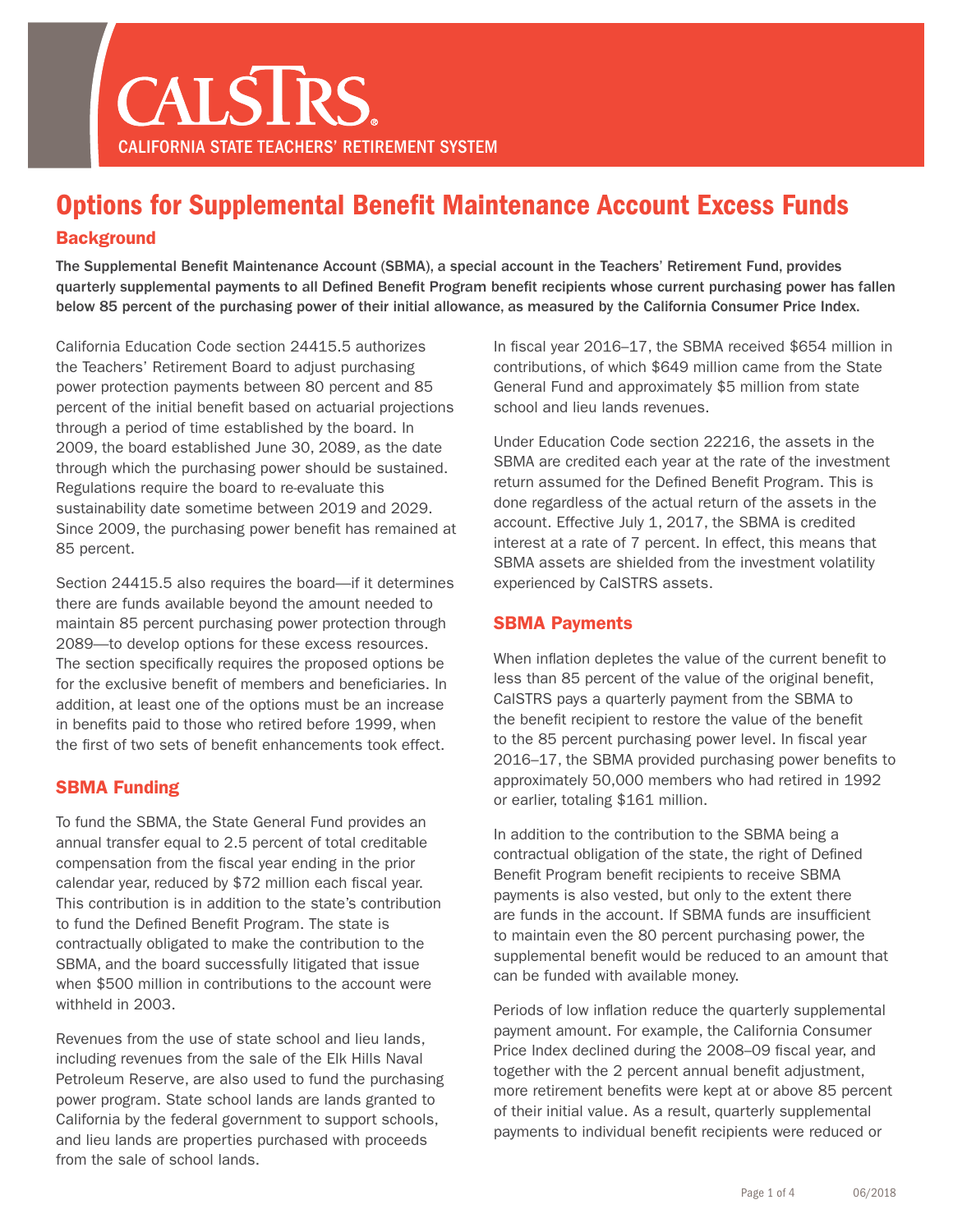eliminated for the 2009–10 fiscal year. Correspondingly, future increases in inflation could increase quarterly supplemental payments and eliminate the excess assets. For example, although the 85 percent purchasing power level can be sustained indefinitely if inflation stays at or below the current 2.75 percent assumption, the SBMA will be depleted by 2069 if inflation increases to 3.5 percent and by 2048 if inflation increases to 4 percent annually.

In the 10 years preceding June 30, 2017, realized inflation rates have been less than the 2.75 percent assumed for the SBMA actuarial analysis, contributing to the excess resources in place today. Of note, inflation rates recently started to increase, and for the first time in a decade, inflation rose above the 3 percent rate and was 3.4 percent in calendar year 2017.

# Option Discussion

The \$22 billion in resources—current assets plus projected future contributions on current member payroll identified in the June 30, 2017, SBMA Actuarial Analysis exceeds the \$12.2 billion projected value of future purchasing power benefits for current members. The result is \$9.8 billion in projected resources in excess of the amount needed to maintain 85 percent purchasing power through June 30, 2089, primarily from future contributions. In fact, the current SBMA balance plus expected contributions would be sufficient to pay purchasing power benefits at a level of 93 percent through 2089. This report, prepared in compliance with Education Code section 24415.5, identifies options to use these excess resources for the exclusive benefit of members and beneficiaries.

Current law, however, limits the types of benefit enhancements that could be enacted from these excess resources. The California Public Employees' Pension Reform Act provides that any enhancement to a public retirement system's retirement formula or benefit that is adopted on or after January 1, 2013, would apply only to service performed on or after the operative date of the enhancement. As a result, benefit enhancements that apply to retired members based on the benefits currently received, which themselves are based on service already performed, could be inconsistent with PEPRA. However, the Legislature could override this restriction to avoid conflict with current legislative policy.

Five options for the use of the excess SBMA resources were analyzed and presented to the board on May 10, 2018. All but Option 5 would require legislation to provide the board with additional authority.

### Option 1: Permanent increase in benefits for members and beneficiaries of members retiring before 1999, increasing progressively the earlier the member retired

This option would be a permanent adjustment that would apply to the total benefit currently being paid, including the 2 percent annual benefit adjustment and any applicable purchasing power payments. For this analysis, it was assumed these additional benefits would be paid from the SBMA and that future 2 percent annual benefit adjustments would apply to the resulting additional benefits based on the effective date of the increase. That is, if the retired member receives a \$100 additional payment effective July 1, 2017 (the day after the valuation period upon which this analysis is based), the member would receive additional \$2 increases (2 percent of \$100) effective September of 2018 and each September thereafter.

The table below shows a possible schedule of increases in the benefits for members and retirees. This schedule is very similar to that enacted in AB 429 (Correa) of 2000, which provided a one-time permanent increase in benefits for those whose first benefit was paid in 1997 or earlier.

| <b>RETIREMENT DATE</b>                            | <b>PERCENTAGE</b><br><b>INCREASE</b> |
|---------------------------------------------------|--------------------------------------|
| After December 31, 1998                           | 0%                                   |
| Between January 1, 1997, and<br>December 31, 1998 | 1%                                   |
| Between January 1, 1995, and<br>December 31, 1996 | 2%                                   |
| Between January 1, 1990, and<br>December 31, 1994 | 3%                                   |
| Between January 1, 1985, and<br>December 31, 1989 | 4%                                   |
| Between January 1, 1975, and<br>December 31, 1984 | 5%                                   |
| Prior to January 1, 1975                          | 6%                                   |

If the increase described above is applied effective July 1, 2017, the present value of future purchasing power benefits for current benefit recipients would increase by \$365 million. This increase is multiplicative. For example, if all of the percentage increases are doubled, the cost impact would double to \$730 million. If the effective date is in the future, there would be some reduction in the cost due to fewer expected future payments.

Note that this option satisfies the requirement imposed by statute that at least one of the options be an increase in benefits paid to those who retired prior to 1999.

If this option were to be implemented, the probability of sufficiency would not be materially impacted and would remain at 71 percent.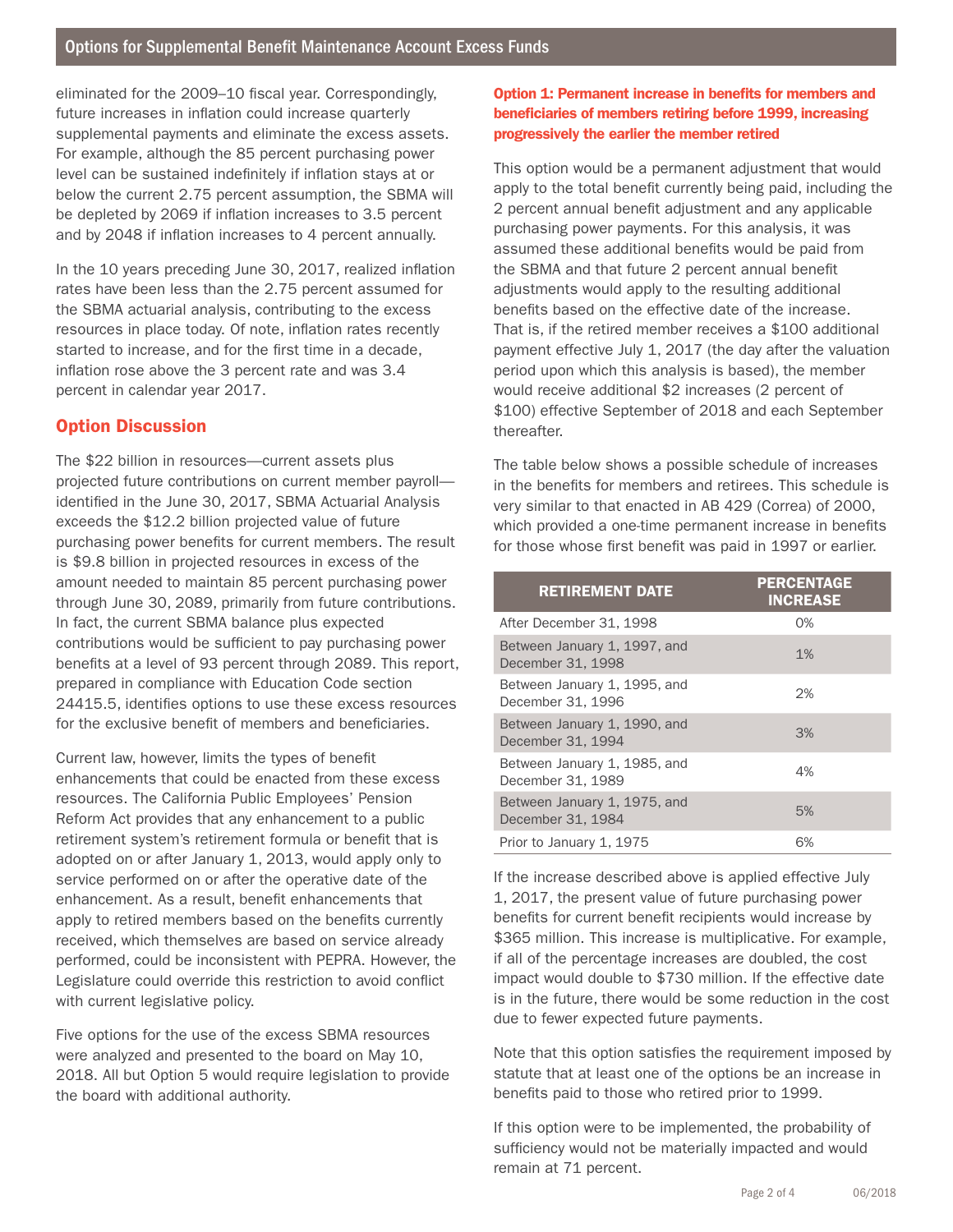#### Option 2: Increase the purchasing power benefit

A different option would be to simply increase the purchasing power level permanently to a higher percentage. Below is a table showing the estimated present value of increased payments if the SBMA purchasing power level was permanently increased to a higher level ranging from 86 percent to 90 percent. For comparison purposes, the current 85 percent level is included in the table.

A stochastic model was used to assess the likelihood of the SBMA paying all benefits at the purchasing power levels through 2089, based on different patterns of inflation from year to year. This likelihood is shown in the Probability of Sufficiency column.

| <b>Purchasing Power Level</b> | <b>Present Value of increased Payments</b> | <b>Probability of Sufficiency</b> |
|-------------------------------|--------------------------------------------|-----------------------------------|
| 85%                           | N/A (Current Level)                        | 71%                               |
| 86%                           | \$1.727 billion                            | 70%                               |
| 87%                           | \$3.603 billion                            | 68%                               |
| 88%                           | \$5.635 billion                            | 66%                               |
| 89%                           | \$7,831 billion                            | 65%                               |
| 90%                           | \$10.199 billion                           | 63%                               |

As can be seen in the above table, although the SBMA would be able to sustain a 90 percent level if inflation remained at 2.75 percent per year, the stochastic model showed that it would be expected to maintain that level only 63 percent of the time.

#### Option 3: One-time temporary increase in the purchasing power payment

This option would provide a one-time only payment to all existing members currently receiving a payment from the SBMA. As of fiscal year 2017–18, only members who have retired in 1994 or earlier are receiving payments from the SBMA. In total, about 61,000 members are currently receiving SBMA benefits.

In contrast with Option 1, this payment option would be applied one time only and not repeated in future years. This option would have the least impact on the long-term sufficiency of the SBMA since it would not be a permanent change and would be paid solely as a one-time benefit. In future years, additional one-time increases could be considered depending on the sufficiency level at that time.

For this option, a one-time payment equal to 25 percent of the current SBMA payment was analyzed. The estimated cost impact of this option is provided in the table below.

| <b>Purchasing Power Level</b>               | <b>Present Value of increased Payments</b> | <b>Probability of Sufficiency</b> |
|---------------------------------------------|--------------------------------------------|-----------------------------------|
| One-Time Increase of 25%<br>of SBMA Payment | $$41$ million                              | 71%                               |

As shown in the table above, providing a one-time payment equal to 25 percent of all existing SBMA payments would use about \$41 million of the existing excess resources. The probability of sufficiency would not be materially impacted and would remain at 71 percent.